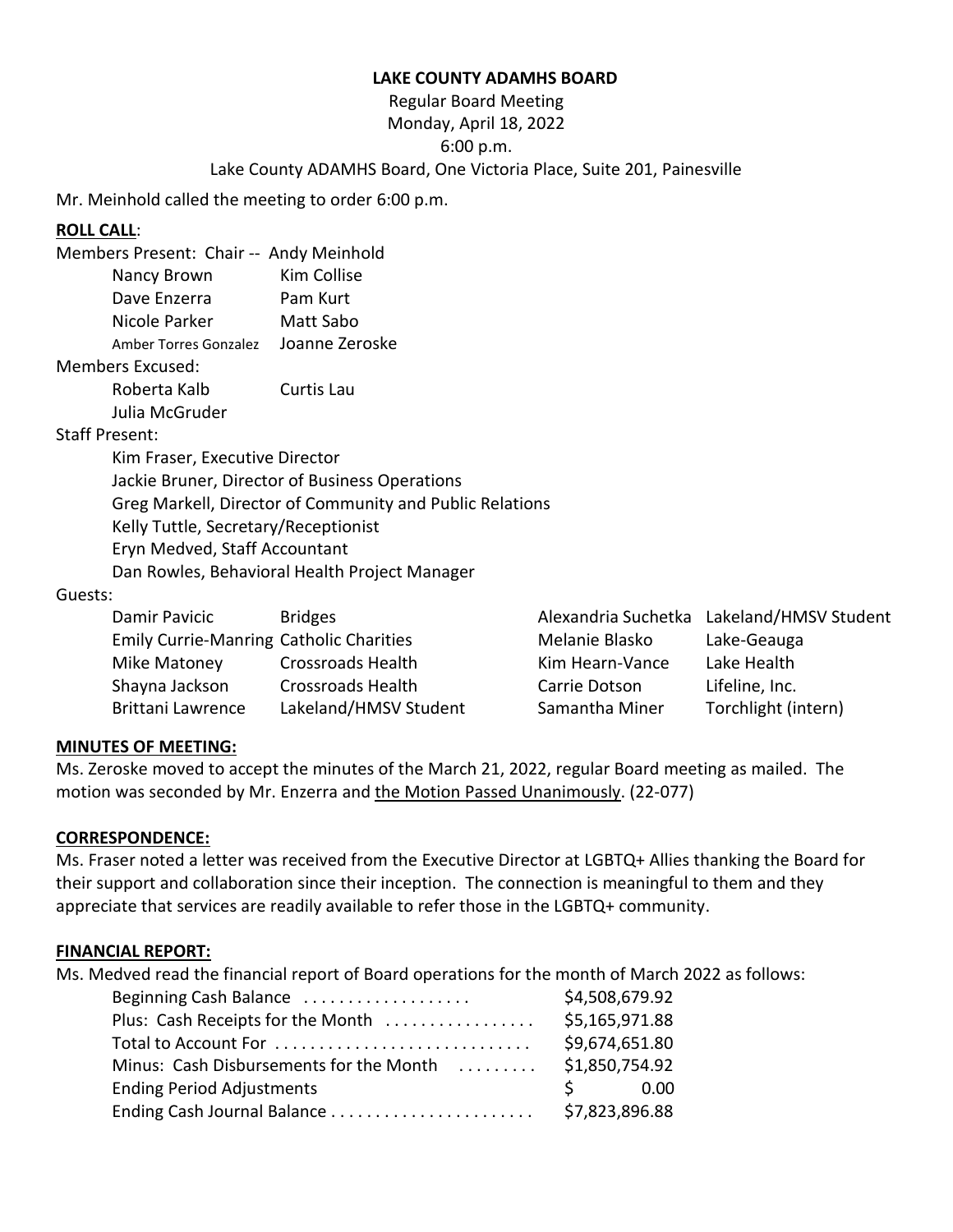Ms. Collise moved to accept the financial report for the month of March as read. The motion was seconded by Ms. Brown. After discussion the Board voted and the Motion Passed Unanimously. (22-078)

# **PUBLIC COMMENT ON AGENDA ITEMS & INTRODUCTIONS OF GUESTS:**

Guests were welcomed and invited to comment on any agenda items.

## **EXECUTIVE DIRECTOR'S REPORT:**

Ms. Fraser shared that the Board will hold our Annual Dinner meeting in person this year on Monday, June 27<sup>th</sup> at the American-Croatian Lodge. Annual awards will be presented at the dinner for the Unsung Hero (provider employee), Recovery Award (a client who receives services) and an Advocate Award (community partner). Nominations can be submitted online at helpthatworks.us or a nomination form can be requested from Mr. Markell or Ms. Fraser.

Ms. Fraser stated on Monday, May 2nd Request for Proposals (RFP) are due. At the May Board meeting an indepth review of proposals will be presented. If there are competitive bids they will be vetted at the June committee meetings. She noted that there were a few changes for inpatient care and senior care in the requests. There have been challenges in placements for inpatient care. As a result, staff is exploring opportunities to expand partnerships with inpatient providers. There have also been challenges for in-home community services for seniors. Board staff is exploring to invest in a provider with expertise in targeted inhome community services for seniors.

Ms. Fraser gave an update on the Workforce Initiative stating that in three months, 360 staff has been impacted at eight provider agencies. Since the workforce investment; provider agencies have noted it has helped offset inflationary costs, helped them to recognize staff that have worked through the pandemic, and they have seen an increase in qualified job applicants due to the inclusion of healthcare benefits. Since the investment the retention rate among providers is 97-100%.

Ms. Fraser reported that the 988 National Lifeline in July 2022 will go live across the state expanding existing crisis hotlines. Portage Path in Summit County will become the 988 call center for Summit, Lake and Geauga Counties with all calls being routed to that site. Portage Path will manage the crisis or refer to existing hotlines/providers in the appropriate county. Lake County's Crisis hotline makes follow-up calls, refers to mobile crisis and dispatch to the Trauma Response Team. Our investment in the Crisis hotline is still needed since they do more than just answer calls.

Ms. Fraser announced the Data Spotlight this month is on the Cleveland Rape Crisis Center. Before Cleveland Rape Crisis Center was in Lake County, survivors of sexual assault had to drive to downtown Cleveland to receive services. Several years ago the Board reached out to them requesting that they establish a home in Lake County to provide vital services. Since then there has been a 64% increase in direct service with clients. Their depth of service is significant. Not only do they provide therapeutic services but they also provide: prevention, outreach, professional trainings, anti-human trafficking, advocacy, case management and 24-hour services. The Lake County ADAMHS Board's annual investment is only 27% of their total Lake County budget. Our workforce development investment initiative of \$33,000 was matched with \$154,000 agency contribution. Overall the county garners a significant benefit from a relatively small investment. Ms. Fraser noted the onepager from this presentation would be available for Board members review on the Board member portal.

## **EXECUTIVE COMMITTEE REPORT:**

Mr. Meinhold reported that the Executive Committee met prior to the Board meeting and the following items were discussed: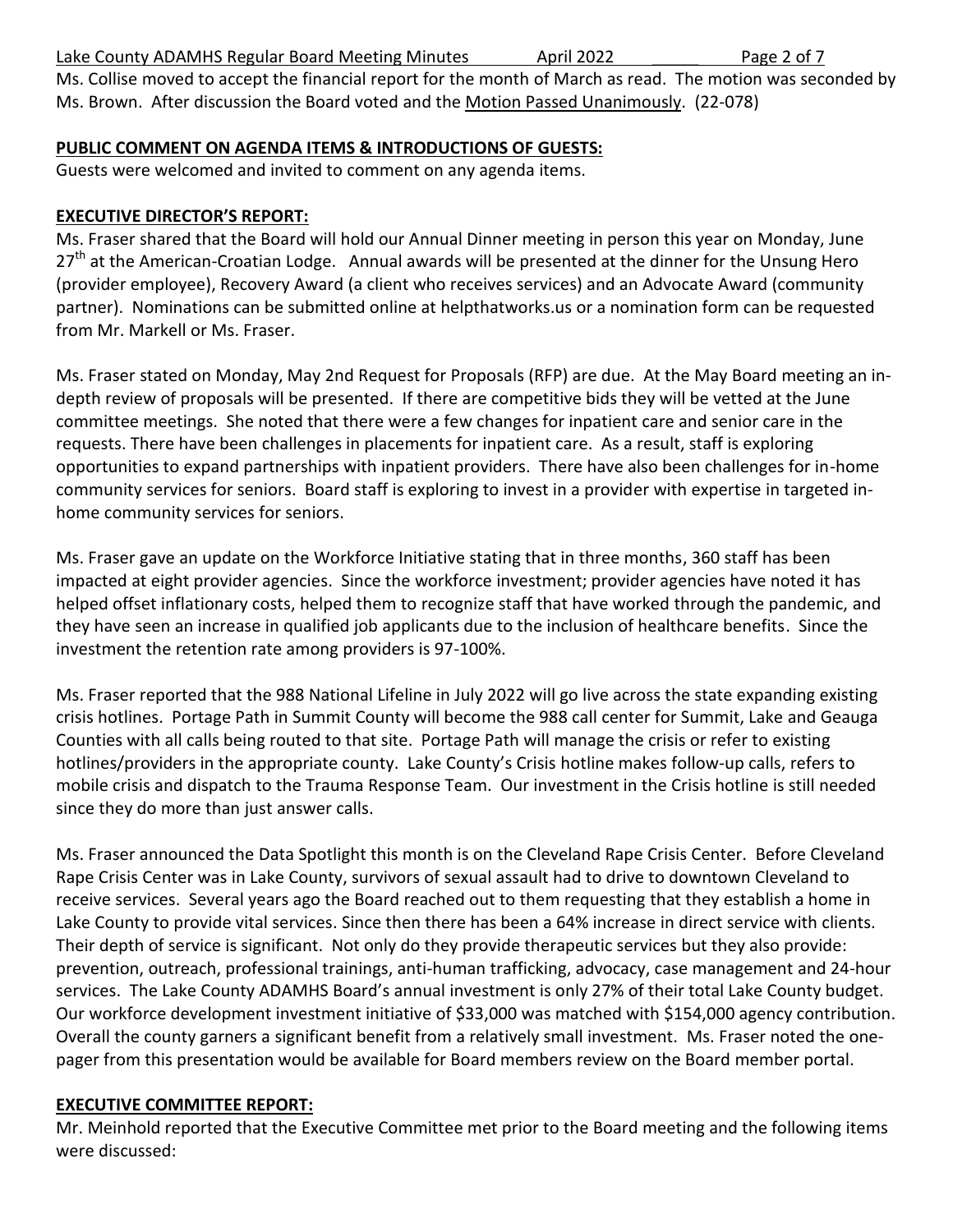Lake County ADAMHS Regular Board Meeting Minutes **April 2022** Page 3 of 7

On behalf of the Executive Committee, Ms. Zeroske moved that the full Board approve the SFY2022 Health Officers as recommended by the Director of Quality and Clinical Operations. The motion was seconded by Mr. Enzerra and the Motion Passed Unanimously. (22-079)

Ms. Fraser noted she has a list of approved Health Officers if Board members would like to review.

## **EVALUATION/QUALITY IMPROVEMENT COMMITTEE REPORT:**

Ms. Kurt reported that the EQI Committee met on April 11th and the following items were discussed:

Quality Improvement Review of Bridges Bridges is a non-clinical consumer operated agency that provides a variety of educational and social activities for severely mentally disabled adults through the Drop-In Center and also offer support through the Warm Line. Bridges is guided and directed by an active and responsive volunteer governing body. The Board is comprised of members living with a mental health challenge.

Mr. Pavicic explained Bridges service model which is orientation, socialization, topic groups, in house curriculum (Person Development, Wellness & Me, Food Management Program and Aging) and community events. Bridges provides a positive environment and helps expand their clients comfort zone.

Bridges has many community partners who provide activities for clients and speakers to reinforce the positives such as Auburn Career Center, Ohio State Ext. office, UH/Lake Health, Lake Farm Parks, Atlas Cinema, Flavors Restaurant, Wickliffe Bowling Lanes, and Mentor-on-the-Lake Putt-Putt.

Discussion: Are there goals you want to reach in the next year? Clients are weary about coming back. After they are comfortable they become regulars fairly easily. Mr. Pavicic would like to see the number of clients back to where they were before the pandemic.

Mr. Lau noted he would like to see concrete goals set and how they are met. Ms. Lakomiak responded all of the data is available for each program in the provider agencies RFP.

Ms. Lakomiak has reviewed the agency's QI plan. It is in compliance with their certification through OhioMHAS and it is her recommendation that we approve their plan.

On behalf of the Evaluation/Quality Improvement Committee, Ms. Kurt moved that the full Board accept Bridges Quality Improvement Plan. Seconded by Ms. Parker the Motion Passed Unanimously. (22-080)

Quality Improvement Review of Signature Health Ms. Harrington reported that Signature Health has three locations in Lake County that include Painesville, Willoughby and Mentor Administrative Offices.

From CY20 to CY21, they increased unduplicated patients by 6.4% in Lake County. From CY20 to CY21, they increased staffing by 69 FTE's (had 900 in 2019 but lost 12% of their workforce in 2020 and are now around 800 employees). Professional staffing remains very challenging; particularly in BH and SUD.

Ms. Harrington was proud to present the Patient Navigator position where they engage clients early and often to address barriers, hesitancies and stigmas. The goal is to retain patients in care and achieve treatment goals.

Signature Health will soon be opening the C.H. Everett Clinic; a 16-bed residential facility for adult males. The opening was to take place around two years ago but was postponed due to the pandemic. Funding for this facility was provided by the Lake County ADAMHS Board, Lake Health and the Cleveland Foundation. Services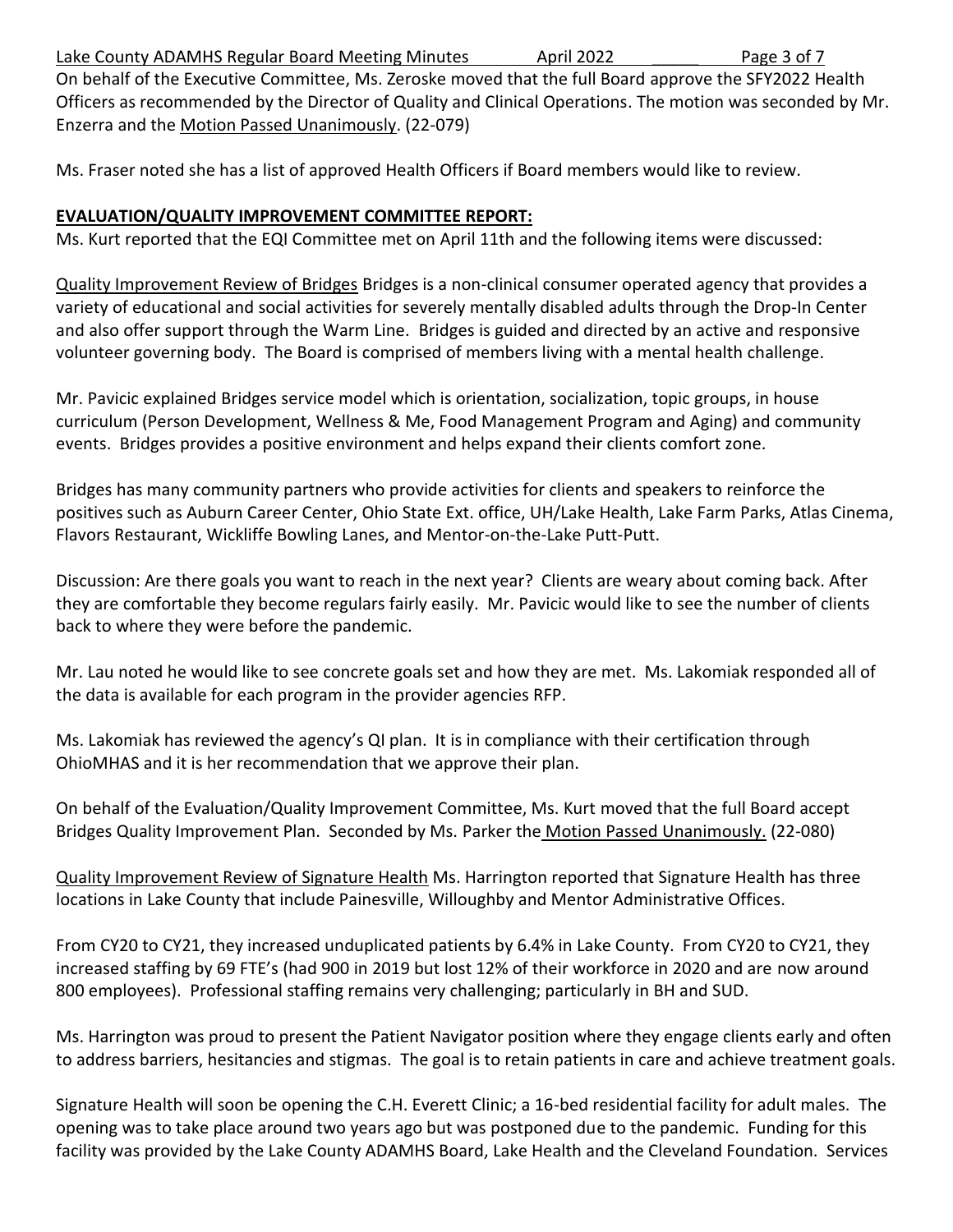Lake County ADAMHS Regular Board Meeting Minutes **April 2022** Page 4 of 7

treatment and infectious disease screening and treatment.

will include: Medication Assisted Treatment, Nursing, Pharmacy, Lab, Group & Individual Counseling and Infection Disease Screening and Treatment. They will now be able to offer co-occurring residential SUD

Ms. Harrington was excited to announce the grand opening of their new Painesville location at 54 S. State Street. At this site they will be able to increase access to mental health, substance use disorder and sexual reproductive health services. They will also be adding medication assisted treatment services, dental services and an on-site pharmacy. An open house will be held on May 2<sup>nd</sup> and the facility will open on May 9<sup>th</sup>.

Ms. Harrington shared the following milestones:

- \* In 2021, they administered 9,664 COVID vaccinations to 4,941 patients; 65% in Lake County.
- \* In May, 2021, Family Planning came into "scope" becoming fully integrated with Signature Health, now Reproductive Health Services.
- Implementation of Zero Suicide Institute best practices.
- \* May 25, 2021, implemented new Electronic Health Records OCHIN Epic.

Ms. Lakomiak has reviewed the agency's QI plan. It is in compliance with their certification through OhioMHAS and it is her recommendation that we approve their plan.

On behalf of the Evaluation/Quality Improvement Committee, Ms. Kurt moved that the full Board accept Signature Health's Quality Improvement Plan. Seconded by Ms. Torres Gonzalez the Motion Passed Unanimously. (22-081)

Quality Improvement Review of NBHS Ms. Torbert stated Northcoast Behavioral Healthcare is a state entity under the auspices of the Ohio Department of Mental Health and Addiction Services. Its' services have been in place for over six decades as an inpatient psychiatric hospital. The Community Services Network (CSN) of NBH currently provides a variety of community based mental health services. In Lake County CSN has two residential care facilities; Willoughby Place and Madison Place. The two homes provide temporary, transitional housing with treatment and supportive services for 16 adults who are severely mentally disabled. Referrals are received from the state hospital, private nursing homes, jails and prisons. Patients coming out of the state hospital are prioritized.

Mr. Cummings stated that residents must be 18 years of age or older, severely mentally ill with co-occurring disorders living in the community with a high risk of psychotic hospitalization or those psychiatrically hospitalized and/or incarcerated needing transition back into the community. The group homes are staffed 24 hours/7 days a week by a trained and skillful staff. They monitor and reinforce skills and interventions through 1:1 and groups. Residential staff assist with personal care services such as: bathing, oral hygiene, grooming, dressing, and toileting; meal preparation, household skills (chores, laundry); medication monitoring; care of minor illness; care for medical condition (i.e. diabetes, arthritis) and socialization/leisure skills.

Mr. Cummings noted he was appreciative for the collaboration he has with Signature Health and Crossroads Health staff.

Mr. Cummings reported there were 11 total discharges in SFY21. The average length of stay was 13 months and 15 days. 8 were discharged into independent living and 3 into the hospital due to the acuity of the individuals.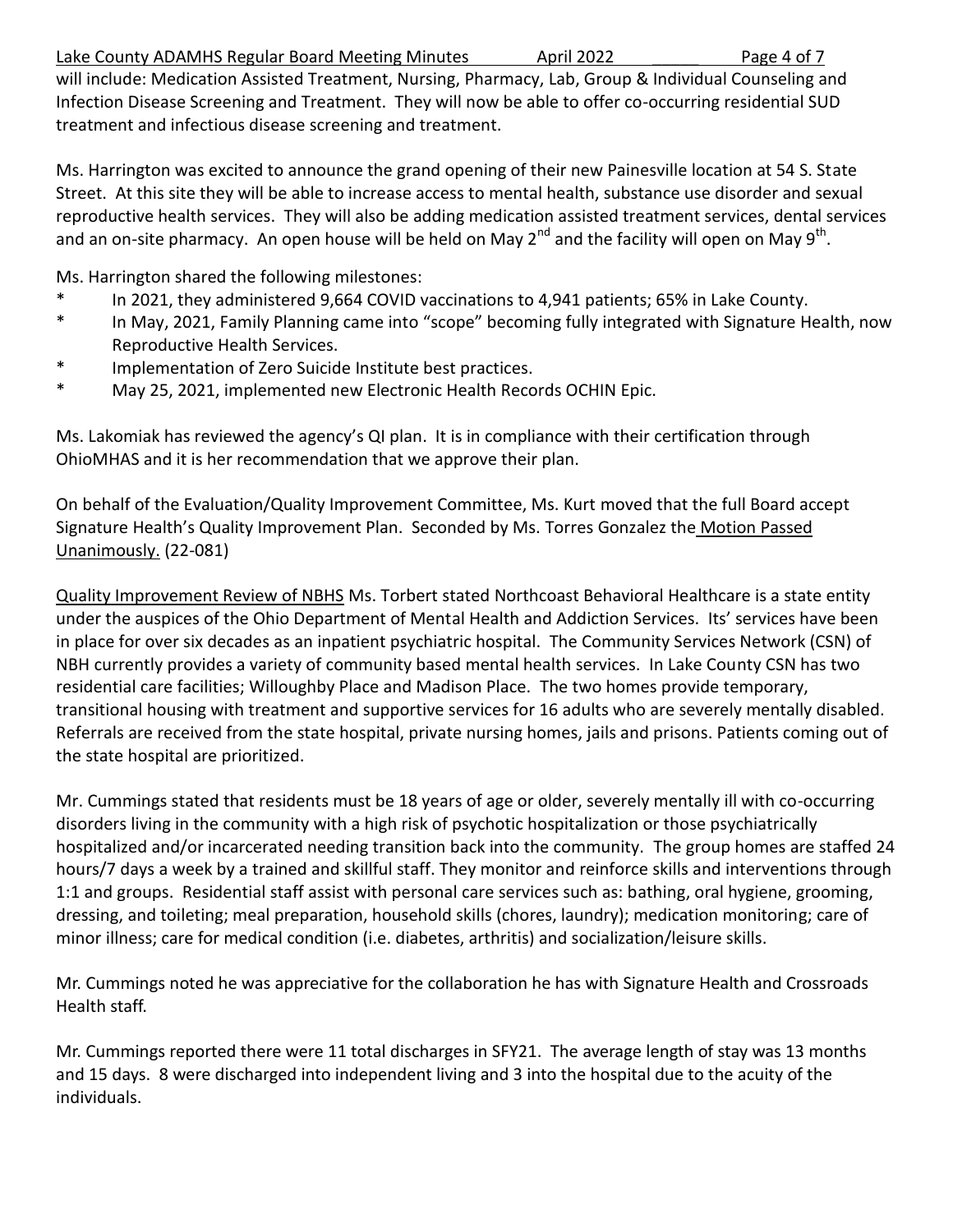Lake County ADAMHS Regular Board Meeting Minutes \_\_\_\_\_\_ April 2022 \_\_\_\_ Page 5 of 7

Ms. Torbert reported that 72% if residents served were discharged to a less restrictive environment and 75% of residents served attained skills necessary to transition to a less restrictive environment. 100% of residents discharged from the program were not referred back/readmitted.

Ms. Lakomiak has reviewed the agency's QI plan. It is in compliance with their certification through OhioMHAS and it is her recommendation that we approve their plan.

On behalf of the Evaluation/Quality Improvement Committee, Ms. Kurt moved that the full Board accept Northcoast Behavioral Healthcare's Quality Improvement Plan. Seconded by Ms. Zeroske the Motion Passed Unanimously. (22-082)

Next Meeting Date: Monday, May 9, 2022 at 5:30 p.m. at the Lake County ADAMHS Board

Agencies being reviewed: Catholic Charites, Cleveland Rape Crisis, UH/Lake Health, Torchlight and WomenSafe

*As the* **PROGRAM COMMITTEE** *did not meet since the last full Board meeting, the Board moved on to the next agenda item*

## **ALLOCATION COMMITTEE MEETING REPORT:**

Ms. Zeroske reported that the Allocation Committee met on April 13th and the following items were discussed:

# **Virtual Training Equipment**

Ms. Tenkku gave a presentation on the SURVIVR Virtual Reality simulator which is a training tool used for protocol, decision making, safety, crisis intervention and de-escalation. Until now this has been available only to law enforcement. We would be the first to utilize this for community and crisis services. If the system was purchased, the Board would be able to train the mobile crisis team, emergency department crisis team, hotline staff, school based counselors, school resource officers, and community clinicians. It would also be used for the first responder Crisis Intervention Trainings. The total investment is \$62,500 which includes two head mounted displays, two VR optimized computer systems with wireless adaptor/ batteries, two portable tracking systems, two VR toolsets and two desktop computers with keyboard, keypad, audio, etc. It includes a two year service package and a two year warranty that will cover hardware. It also includes in-person train the trainer for five people in our system to be able to operate the software. A \$34,500 discount was given by the company Inveris because we brought the idea that this can be used for those who provide crisis deescalation besides law enforcement and it has opened up a whole new area to promote their equipment. Several simulators were researched and this system is the best fit for Lake County. Staff recommendation is to enter into a contract with Inveris in the amount of \$62,500 for virtual training equipment.

Discussion: Will the equipment be housed at the Board office? Who will we trained? Yes, it will be housed at the Board office. At least one Board staff member will be trained along with the First Responder Liaison, someone with a relationship in the schools and a crisis team supervisor.

What is the cost after two years? It will be \$1,300.00 for the warranty and software updates.

On behalf of the Allocation Committee, Ms. Zeroske moved that the full Board enter into a grant type contract with Inveris for Virtual Training Equipment for an amount not to exceed \$62,500. Funding out of Capital line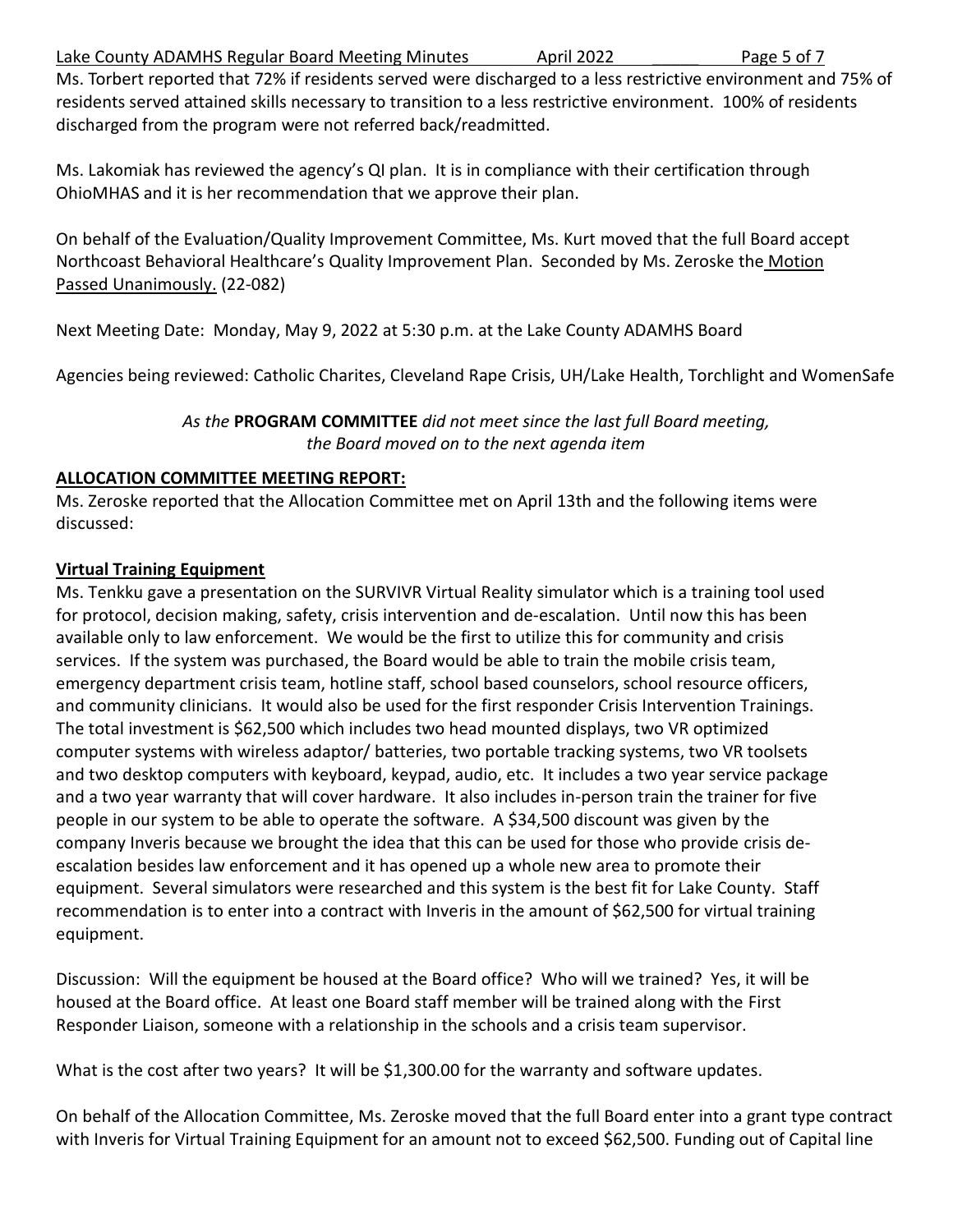| Page 6 of 7<br>Lake County ADAMHS Regular Board Meeting Minutes<br>April 2022 |
|-------------------------------------------------------------------------------|
|-------------------------------------------------------------------------------|

item (account #811) will be used. The motion was seconded by Mr. Sabo and the Motion Passed Unanimously. (22-083)

## **Funding Overview**

Ms. Fraser reviewed 'Lake County ADAMHS Board SFY2022 Revenue' reviewing the new funding streams. Each has its' own tracking and accountability. Mr. Rowles has taken the lead on reporting and bringing new funding opportunities into the system. This was informational and no committee action was required.

## **SFY2023 Board Operating Budget**

Ms. Fraser reviewed the 'SFY2023 Board Operating Budget.' She noted the increase in the salaries lineitem is due to the addition of a new staff member and vacation payment for an upcoming retirement. The professional dues and memberships line-item had a slight increase. The overall small increase was \$48,000.

Discussion: Does this factor inflation? Yes.

On behalf of the Allocation Committee, Ms. Zeroske moved that the full Board approve the SFY2023 Board Operating Budget as presented. The motion was seconded by Ms. Collise and the Motion Passed Unanimously. (22-084)

## **Crossroads Line Item Adjustment**

Ms. Fraser brought before the committee line-item adjustments that Crossroads Health is requesting. The adjustments are budget neutral and there is no decrease to the service provision. Decreases are due to the agency being able to generate Medicaid funding. Staff recommendation is to approve the adjustments as presented.

On behalf of the Allocation Committee, Ms. Zeroske moved that the full Board approve the following line item adjustments to the SFY2022 Non-Medicaid Crossroads Health contract: decrease MH Diagnostic Evaluation w/o Medical \$35,000; decrease MH Evaluation & Management \$20,000; decrease MH Psychotherapy \$90,000; decrease Psychotherapy for Crisis \$30,000; decrease SUD Assessment \$4,700; decrease SUD Psychotherapy \$4,000; decrease SUD Case Management \$6,000; decrease SUD Drug Screen \$4,000; decrease Intensive Outpatient Services \$9,000; increase MH Community Services \$202,700 for a budget neutral line item adjustment. The motion was seconded by Ms. Kurt and the Motion Passed Unanimously. (22-085)

Ms. Fraser brought before the committee line-item adjustments that WomenSafe is requesting. The adjustments are budget neutral and there is no decrease to the service provision. She noted that 30% of their shelter days are for Lake County residents and they have become an established partner in the community. Staff recommendation is to approve the adjustments as presented.

On behalf of the Allocation Committee, Ms. Zeroske moved that the full Board approve the following line item adjustments to the SFY2022 Non-Medicaid WomenSafe contract: decrease MH Diagnostic Evaluation w/o Medical \$1,000; decrease MH Psychotherapy \$3,000; decrease MH Community Services \$1,000; decrease Advocacy \$5,000; increase Shelter days \$10,000 for a budget neutral adjustment. The motion was seconded by Mr. Sabo and the Motion Passed Unanimously. (22-086)

Next meeting date – Wednesday, June 13, 2022 at 5:30 p.m.